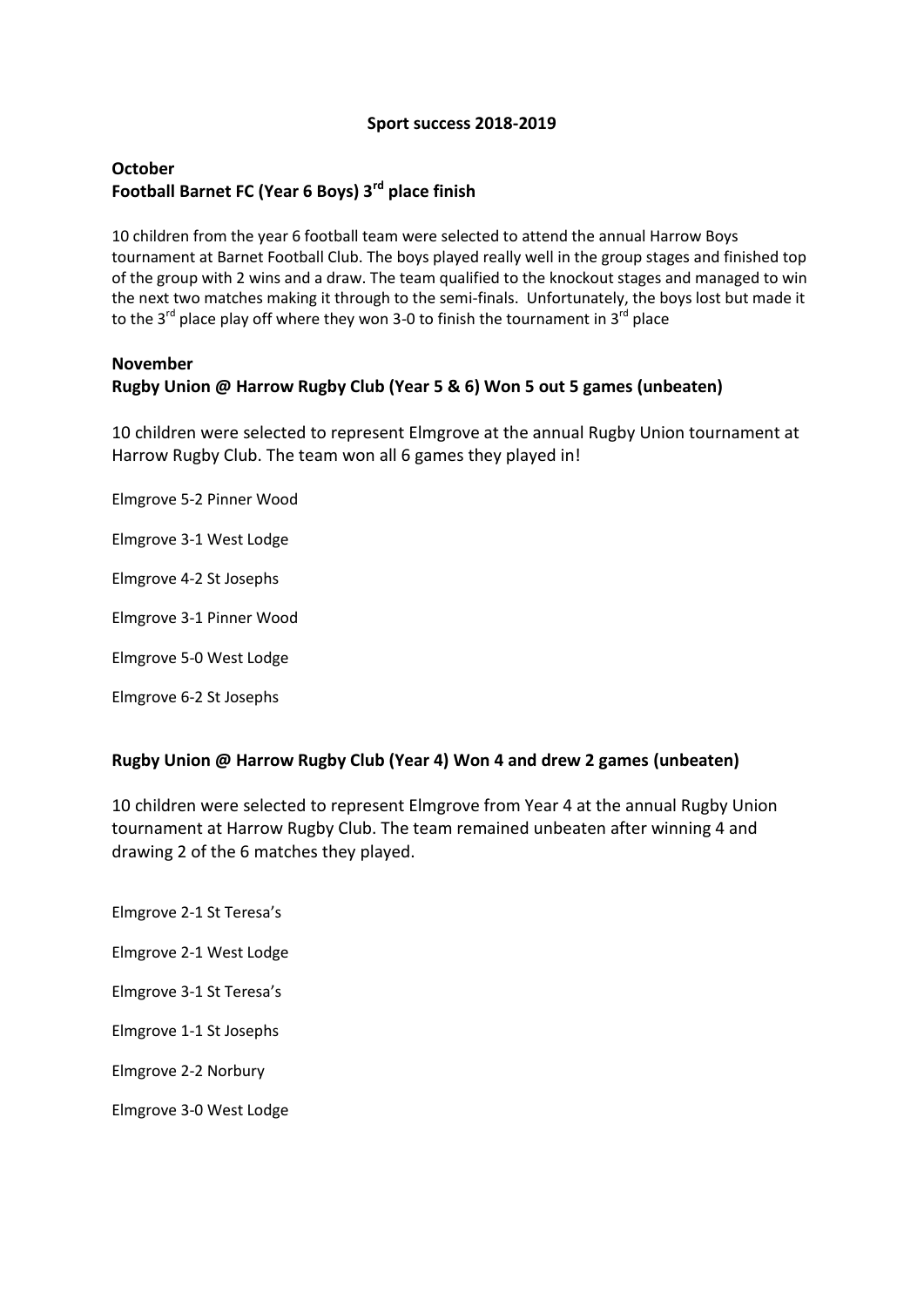## **January Girls Football @ the Hive (Year 1 & 2) Entered 2 teams- 1 st place and 3rd place finish**

Elmgrove brought two teams to the Hive to attend the Girls football tournament. The girls were fantastic and played really well despite the cold weather. Elmgrove A won 3 out of 4 games whilst Elmgrove B won 2, drew 1 and lost 1. Well done to the girls we finished in 3rd place!

Below are the results from the fixtures:

Elmgrove A 1- 0 St Teresa's Elmgrove A 0-1 Pinner Wood Elmgrove A 5-0 St Joseph's Emgrove A 2-0 Grimsdyke

Elmgrove B 2-0 West Lodge A Elmgrove B 1-0 Grimsdyke Elmgrove B 0- 3 West Lodge B Elmgrove B 0-0 St Teresa's

#### **Hockey @ John Lyon (Year 5 & 6) Reached the Semi-finals**

Elmgrove took 3 teams to the annual Quicksticks Hockey tournament at John Lyon. All three teams played 3 matches in total and displayed some really good hockey skills. Elmgrove team three finished 2<sup>rd</sup> in the group stages after a win, a draw and a defeat. Unfortunately, only one team progressed to the knockout stages. Well done to all teams we are very proud of you all!

Below are the results of the matches from the group stages: Elmgrove (1) 0- 5 West Lodge 2 Elmgrove (1) 3-3 Vaughn Elmgrove (1) 1-0 Grimsdyke

### **February Netball Rally (Year 5 & 6)**

6 children from the year 6 netball team went to annual girl's netball rally competition. The girls only had 4 training sessions prior to the event. Considering how little time they had to train the girls played really well. We would like to say thank you to Miss Gallagher for training and taking the team! Below are the results:

Grimsdyke 1 - 0 Elmgrove Cedars Manor 1-0 Elmgrove Pinner Wood 3 - 0 Elmgrove West Lodge 2 - 2 Elmgrove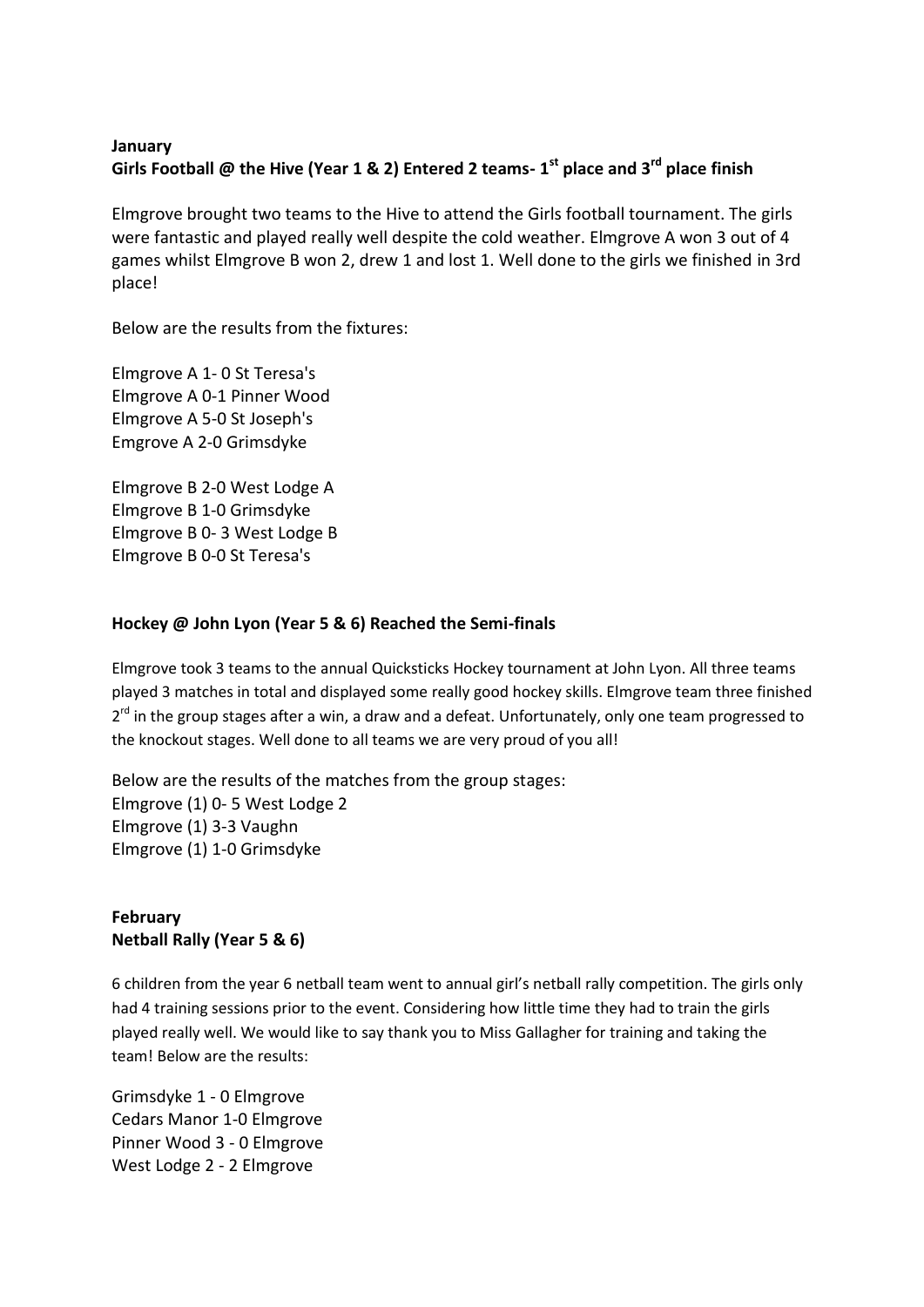#### Aylward 2 - 0 Elmgrove

### **Boys Football 6 a side @ the Hive (Year 5 & 6) 2nd place finish- lost on penalties in the final**

10 children from the year 6 boy's football team were selected to play in the annual football tournament at the Hive. The team played 3 matches in the group stages winning 1 and drawing 2. Elmgrove made in through to the knockout stages with the game finishing 0-0. No extra time was played so it went straight to penalties with Elmgrove losing 3-2. Below are the results of the fixtures:

Elmgrove 6-1 Glebe

Elmgrove 1-1 Pinner Park

Elmgrove 0-0 St Joseph's

Elmgrove 0-0 Cannon Lane

# **April Mini Football @ the Hive (Year 1 & 2) 1st place finish**

Elmgrove entered the Year 2 mini football competition at the Hive. The team finished top of the group after playing 3 group games, winning 2 and drawing 1. Elmgrove qualified for the knockout stages and after a tough game won 2-0 against a very good St Bernadette's side. In the final we came up against a very strong side Cannon Lane. The game ended goalless and went straight to penalties. Elmgrove came out on top and won 3-2 on penalties coming  $1<sup>st</sup>$  overall in the tournament. Well done to everyone who played!

Elmgrove 0-0 St Josephs

Elmgrove 1-0 Roxboune

Elmgrove 3-0 Cedars Manor

Elmgrove 2-0 St Bernadettes

Elmgrove 0-0 Cannon Lane (**Elmgrove won 3-2 on penalties**)

### **Basketball Festival (Year 3 & 4) 2nd place finish**

9 children attended the Year 3 and 4 Basketball competition at Pinner High School for the first time. The team displayed some fantastic dribbling, passing and shooting skills throughout the matches they played and won 2 out of 2 group games. After finishing top of the group Elmgrove went straight to the final and finished  $2^{nd}$  overall out of 9 schools after losing 3-2 to Pinner Park.

Elmgrove 1-0 Roxbourne

Elmgrove 2-0 Cedars Manor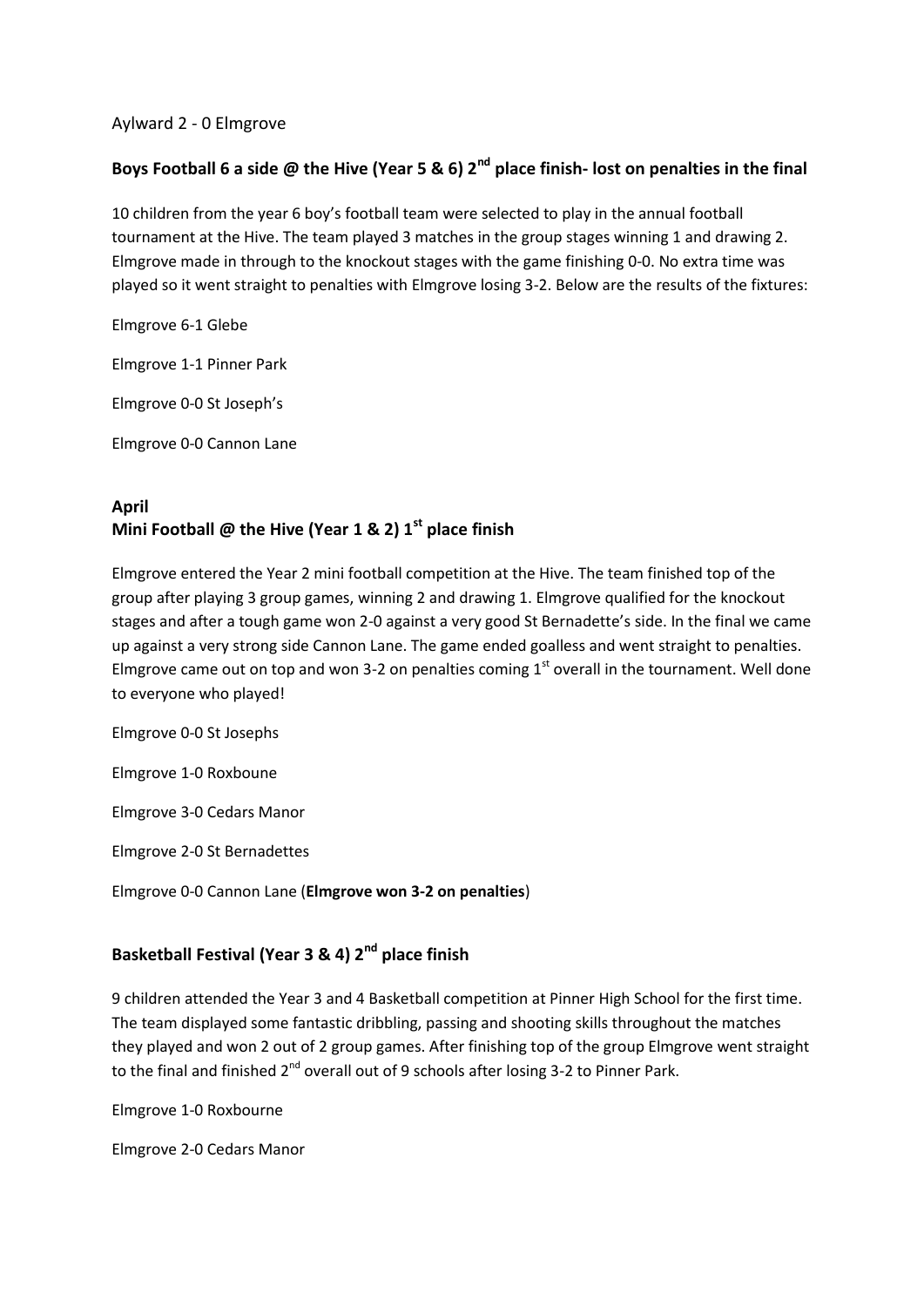Elmgrove 2- 3 Pinner Park

## **May Quad Kids @ Bannisters (Year 5 & 6)**

10 children from Year 5 & 6 (5 girls and 5 girls) went to Bannisters to compete at Quad kids. Each member of the team completed 4 events, 75m sprint, standing long jump, vortex howler throw, 400m run. Below are the results from the 75m sprints:

### **Boys 75m**

Aiden 3rd Levi 4<sup>th</sup> Olivier 2<sup>nd</sup> Rares 2nd Jazario 1st

### **Girls 75m**

Yasmeenah 2<sup>nd</sup> Diva 4<sup>th</sup> Mariyam 3rd Zahra 2<sup>nd</sup>

#### **June**

Boys Cricket (Year 5 & 6) played 4 games won 2 and lost 2

### **Borough Sports @ Bannisters (Year 5 & 6)**

19 children were selected to represent Elmgrove at Bannisters. The children competed in a number of events including 75m sprint, Vortex howler, Standing long jump, discus, shot putt, 400m and the 4x 100 relay races.

Below are the results:

#### **Boys 75m sprint**

Aidan 3rd Arthur 3rd Rares 4<sup>th</sup> Jazario 4<sup>th</sup>

#### **Girls 75m Sprint**

Yasmeenah 3rd

Year 5 relay- 2<sup>nd</sup>